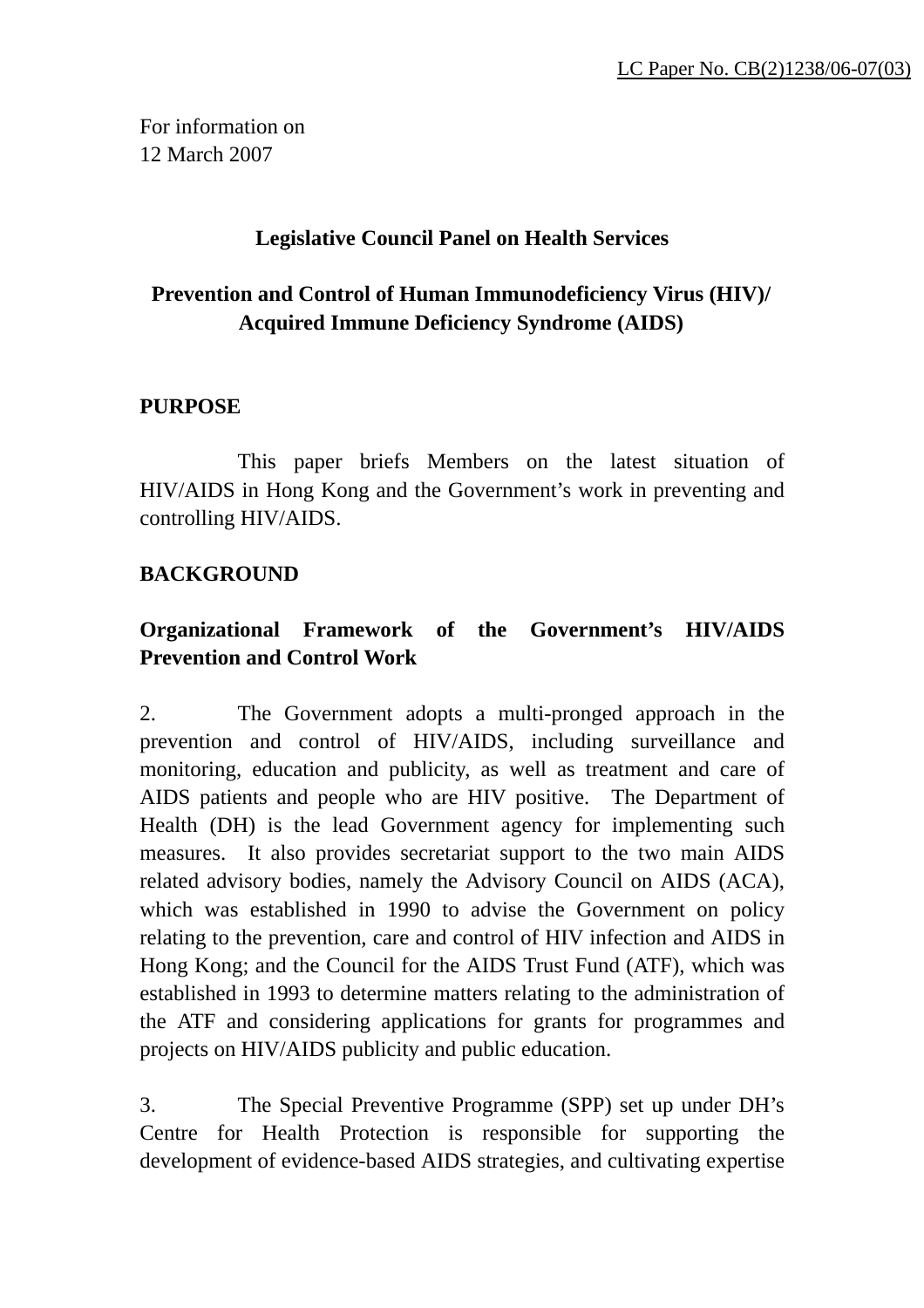in clinical medicine and public health policy relating to HIV/AIDS. Apart from providing secretariat support to ACA, SPP's main areas of work include -

- (a) **HIV/AIDS Surveillance:** SPP monitors the local HIV/AIDS situation through a voluntary reporting system, seroprevalence studies among high-risk groups and behavioural data collected through DH's service outlets such as AIDS Counselling Service;
- (b)**Prevention and Health Promotion:** SPP conducts HIV prevention and health promotion programmes through its Red Ribbon Centre which encourages community participation in AIDS education and prevention, develops AIDS education programmes and facilitates local and international collaboration in the fight against HIV/AIDS; and
- (c) **Diagnosis, Clinical Treatment and Care:** SPP provides clinical services for AIDS patients and people who are HIV positive to facilitate early diagnosis, disease treatment and control, reducing the risk of transmission by taking intervention measures, counselling for sexual partners of HIV positive people and referring them for testing.

The work of SPP is supported by other parties, including other functional units of DH, Hospital Authority, Information Services Department and Social Welfare Department.

#### **HIV/AIDS Epidemiological Trends and Projection**

4. In Hong Kong, the first case of HIV infection was diagnosed in 1984. At the end of December 2006, the accumulated total of reported HIV and AIDS cases were 3 198 and 855 respectively. Around 70% of the infected persons were Chinese and 80% of the infected persons were men. The number of new reported HIV cases in 2006 was 373, representing a 19% increase as compared with that in 2005. Sexual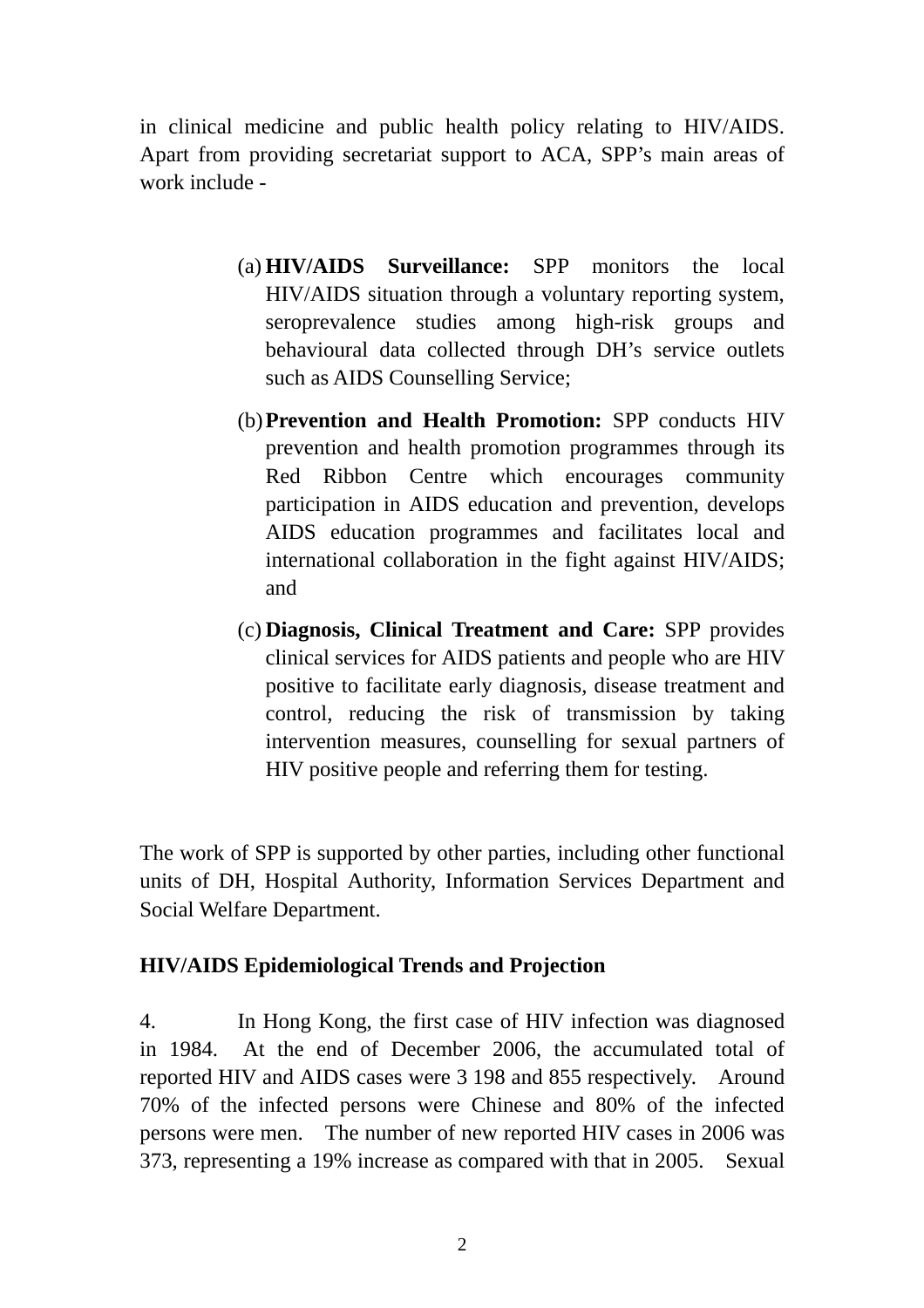transmission remains the most common mode of transmission, accounting for 75% of all infections (16% with undetermined route). HIV infection amongst injecting drug users remains relatively low.

5. The overall HIV prevalence in Hong Kong remains at below 0.1% as at end 2006. Despite this low level of prevalence, there are signs that HIV infections in Hong Kong have increased in the last two to three years. There has been a resurgence of infections among men who have sex with men (MSM). In the course of SPP's outreach voluntary counselling and testing work, it was found that HIV prevalence among MSM has grown rapidly from less than 1% in 2002 to 2.5% in 2005. Besides, in 2006, two large separate clusters of HIV-1 subtype B infections were identified. The two clusters involved at least 34 men and 12 men respectively. The clusters suggest the presence of a rapid and local HIV transmission in Hong Kong.

6. In 2006, DH commissioned a study on the local HIV/AIDS situation and the epidemiological trends. The study was conducted by Dr Tim Brown, a renowned AIDS expert and Senior Fellow of the East-West Center in Hawaii, the United States of America. The study estimated that only 60% of MSM used condoms consistently, as compared with the estimated 80% among heterosexual people. Dr Brown considered that the relatively low condom usage among MSM might be one of the main reasons for the increase in HIV infections among them. He projected that if there were less than 80% condom use among MSM, over 30% of MSM in Hong Kong might become HIV positive by 2020.

### **ACTIONS TAKEN BY THE GOVERNMENT**

7. The Government will continue with its work in combating HIV/AIDS by enhanced surveillance, health promotion and prevention, and provision of the necessary clinical treatment and follow up. Having regard to the increased prevalence of HIV among MSM in Hong Kong, special emphasis will be attached to the prevention and control work specifically catered for MSM. In this connection, DH launched a major publicity and education campaign among the MSM community in mid-2006 to raise their awareness of the importance of safe sex and to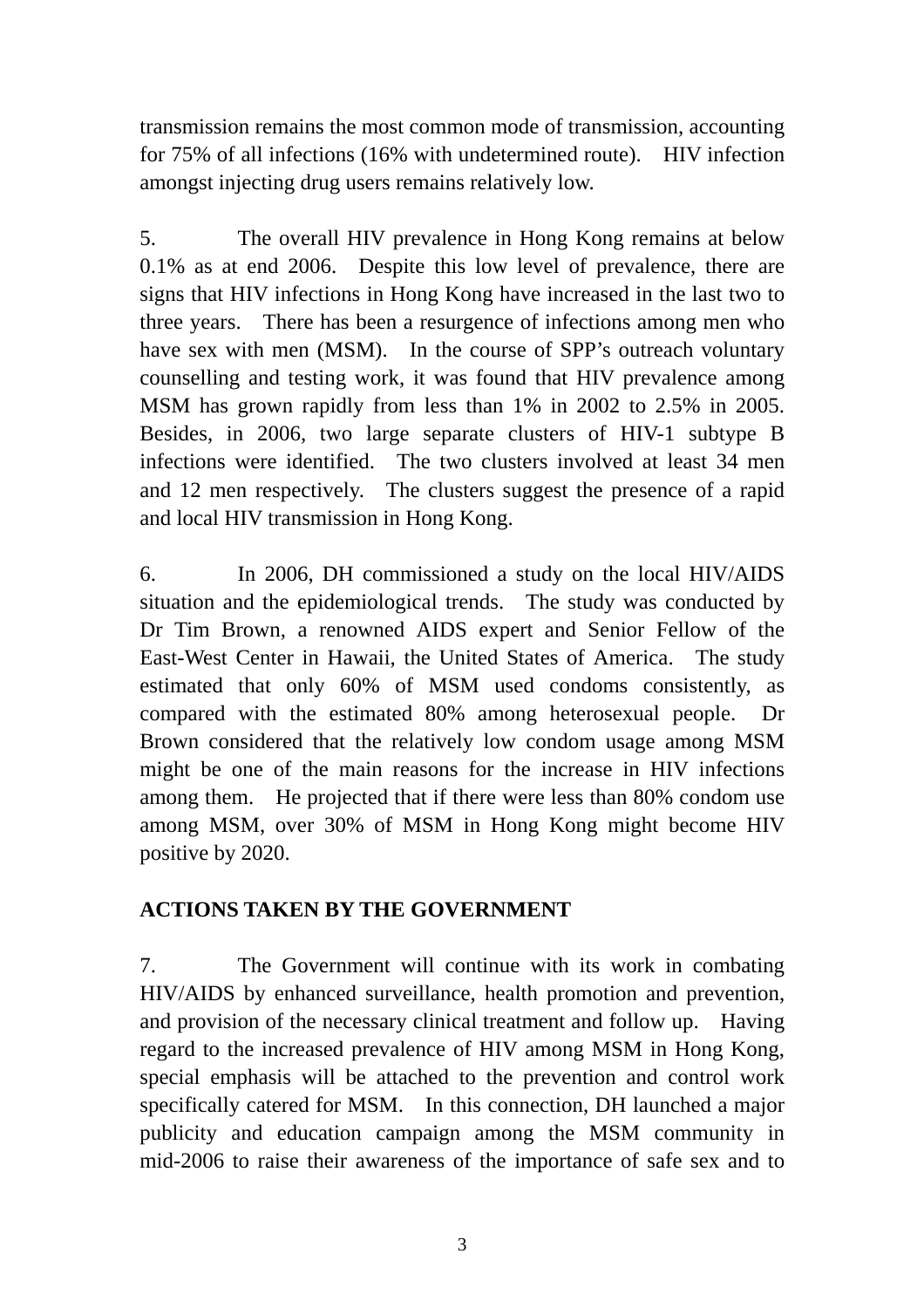promote the use of condoms. The Red Ribbon Centre has also stepped up its efforts to encourage greater involvement of the MSM community in HIV prevention work. It is working closely with the MSM community in promoting the importance of HIV prevention. For example, it holds monthly meetings with representatives from the MSM community with a view to obtaining their inputs and comments on preventive and health promotion activities.

8. Apart from the above Government-led activities, the Council for AIDS Trust Fund launched a Special Project Fund of \$9 million in December 2006 to provide financial support for community-based HIV prevention programmes specifically for MSM. Projects funded by the Special Project Fund are expected to start in the second quarter of 2007.

# **STRATEGIES FOR THE FIVE YEARS AHEAD**

9. As mentioned above, the Advisory Council on AIDS (ACA) advises the Government on policy matters relating to AIDS. One of its key tasks is to recommend HIV/AIDS Strategies for Hong Kong for the five years from 2007 to 2011. ACA has actively collected views from the community, especially the non-government organizations which are involved in HIV/AIDS work, and conducted surveys on stakeholders' comments on the Strategy Document for 2002 to 2006 and expectations for the new one. After rounds of discussions and deliberations with the stakeholders<sup>(Note)</sup>, the ACA formulated the final draft version of its new strategy document - "Recommended HIV/AIDS Strategy for Hong Kong 2007-2011". In the draft document, ACA has identified five priority areas for action in response to the changed HIV situation in Hong Kong -

(a) scaling up HIV prevention work in high-risk populations, with MSM being given the highest priority;

 $\overline{a}$ 

<sup>(</sup>Note): The stakeholders include non-government organizations which are involved in the prevention and control of HIV/AIDS, e.g. the Hong Kong Coalition of AIDS Service Organizations; the Council of AIDS Trust Fund; medical organizations, e.g. the Medical Council of Hong Kong, the Hong Kong Medical Association, the Dental Council of Hong Kong and Hong Kong Dental Association; Equal Opportunities Commission; Hospital Authority; relevant Government bureaux and departments; etc.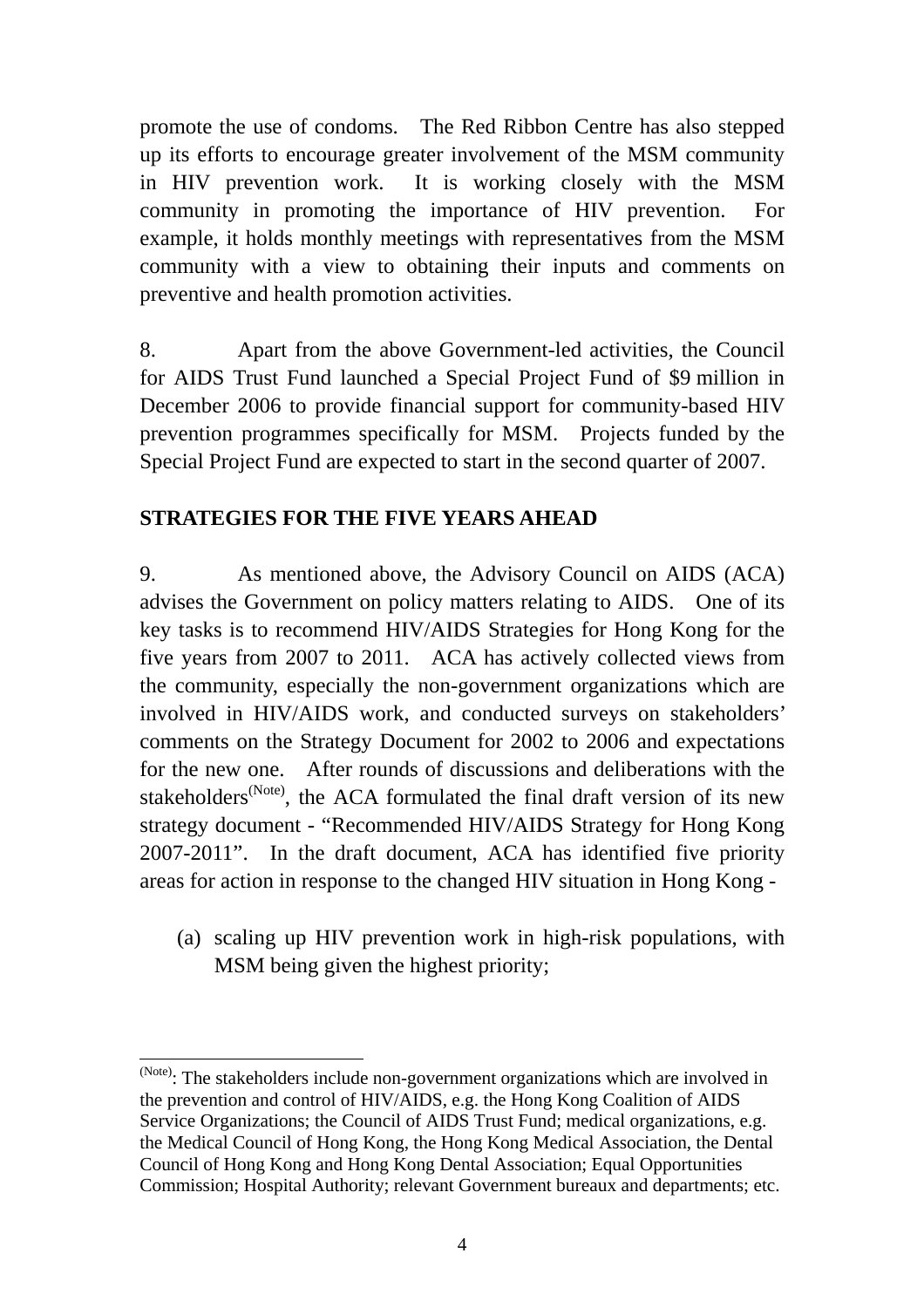- (b) mobilising an effective community-based response with resources allocated to priority areas and the provision of adequate technical support;
- (c) enhancing HIV surveillance and testing;
- (d) sustaining access to quality treatment and care for HIV positive people and those who have AIDS; and
- (e) interfacing with the Mainland China and nearby regions for an effective and collaborated response.

10. The ACA is of the view that HIV prevention efforts for MSM must be enhanced. Increasing condom use is considered the single most effective preventive measure. ACA will continue to work closely with the Council for ATF to ensure that Government efforts and community programmes would complement each other.

#### **WAY FORWARD**

11. The Government is committed to strengthening the HIV prevention and control efforts in Hong Kong with the main aims of -

- (a) maintaining the low HIV prevalence in Hong Kong;
- (b) reducing the spread of HIV;
- (c) achieving early diagnosis of new infection cases and providing timely treatment and care; and
- (d) optimizing the health of HIV/AIDS patients.

Nevertheless, the success of any HIV/AIDS prevention programme hinges not only on the work of the Administration. Collaborative efforts of non-government organizations concerned and the community's general awareness of the importance of safe sex are also of importance. DH will continue to work with stakeholders to achieve the best results.